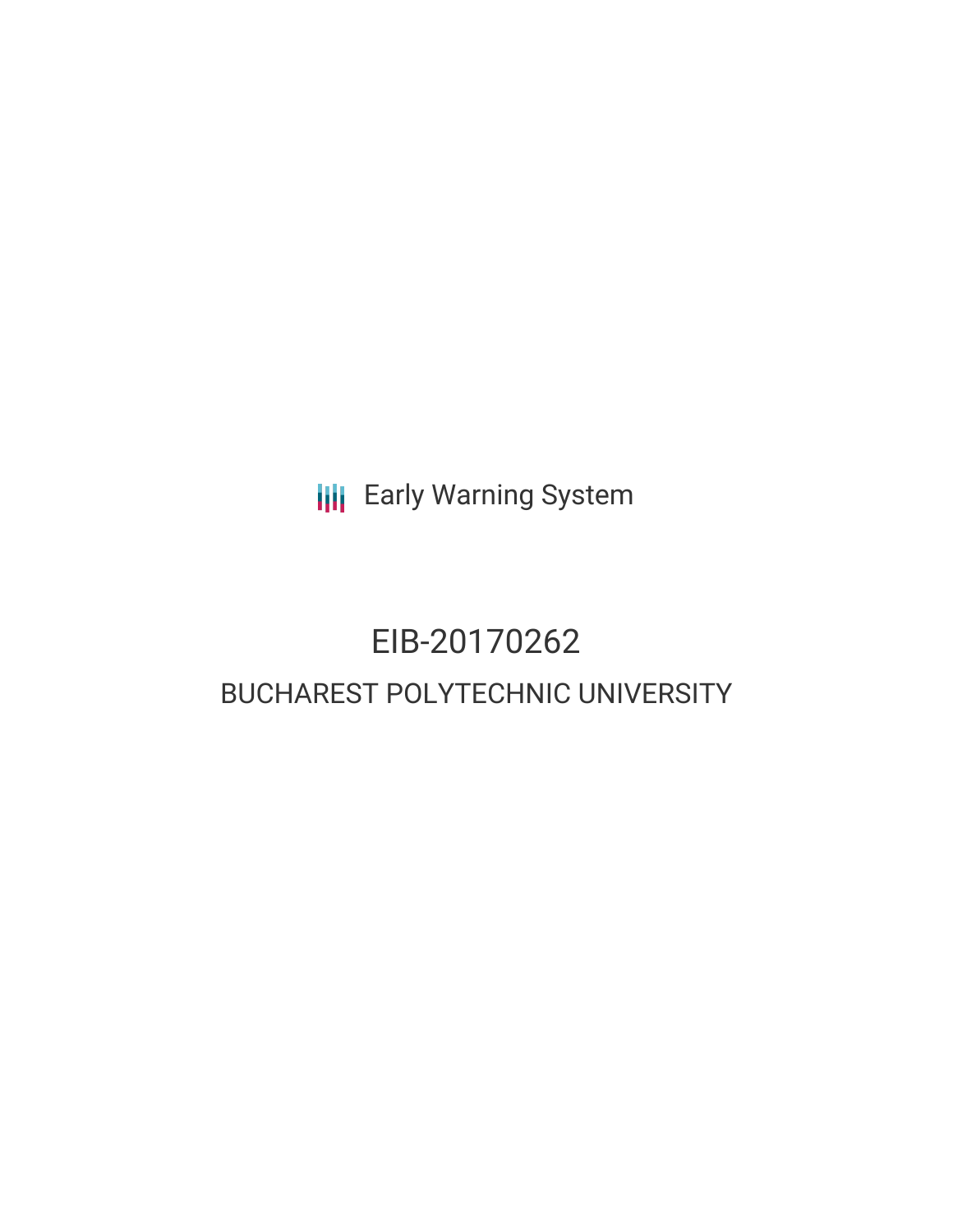#### **Quick Facts**

| <b>Countries</b>               | Romania                                 |
|--------------------------------|-----------------------------------------|
| <b>Specific Location</b>       | <b>Bucharest</b>                        |
| <b>Financial Institutions</b>  | European Investment Bank (EIB)          |
| <b>Status</b>                  | Proposed                                |
| <b>Bank Risk Rating</b>        | U                                       |
| <b>Borrower</b>                | UNIVERSITATEA POLITEHNICA DIN BUCURESTI |
| <b>Sectors</b>                 | Construction, Education and Health      |
| <b>Investment Type(s)</b>      | Loan                                    |
| <b>Investment Amount (USD)</b> | $$58.34$ million                        |
| <b>Project Cost (USD)</b>      | \$133.02 million                        |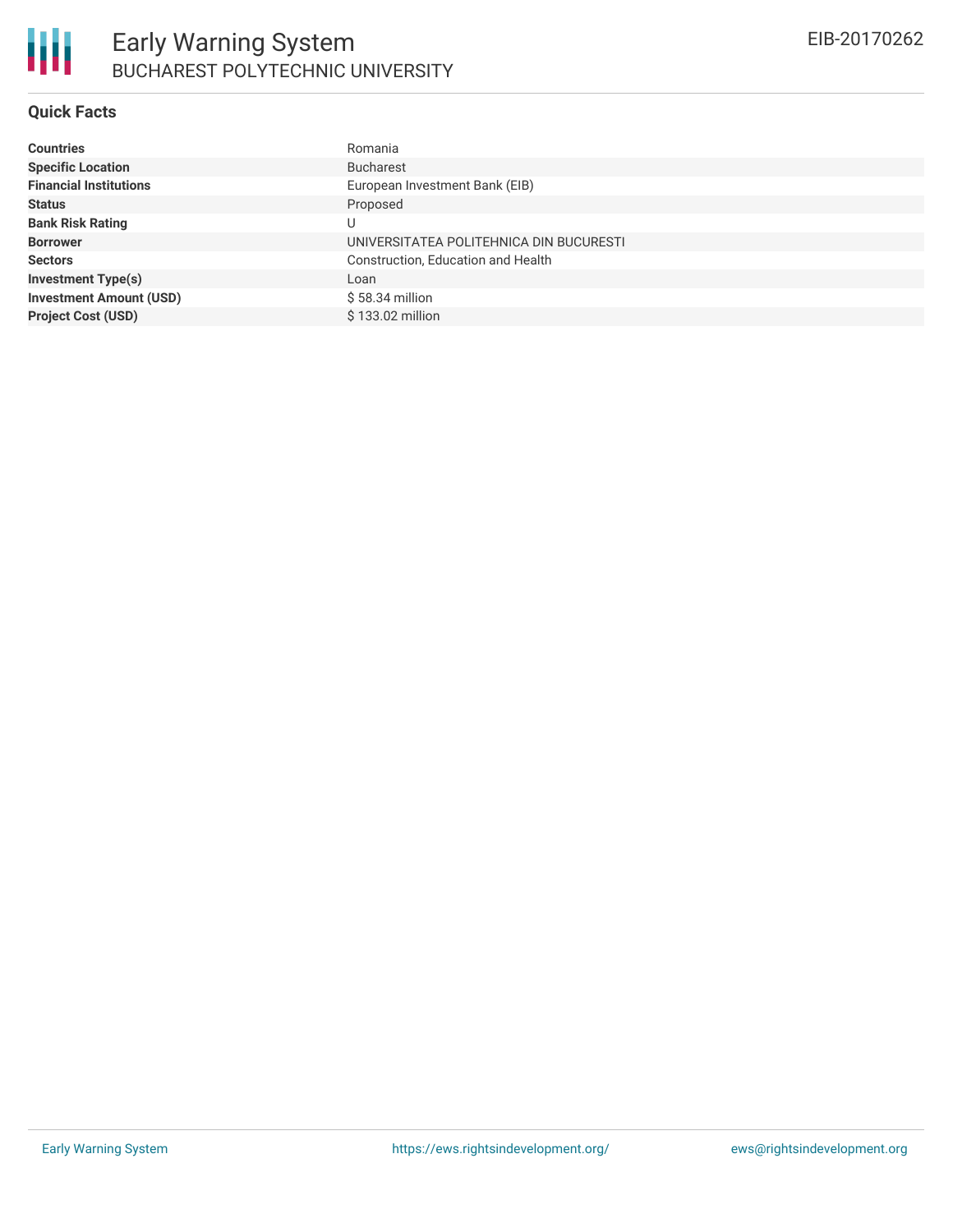

## **Project Description**

This project provides financing for the construction of research and teaching facilities at the Faculty of Aerospace Engineering and the Faculty of Applied Chemistry and Materials Science in Bucharest Polytechnic University.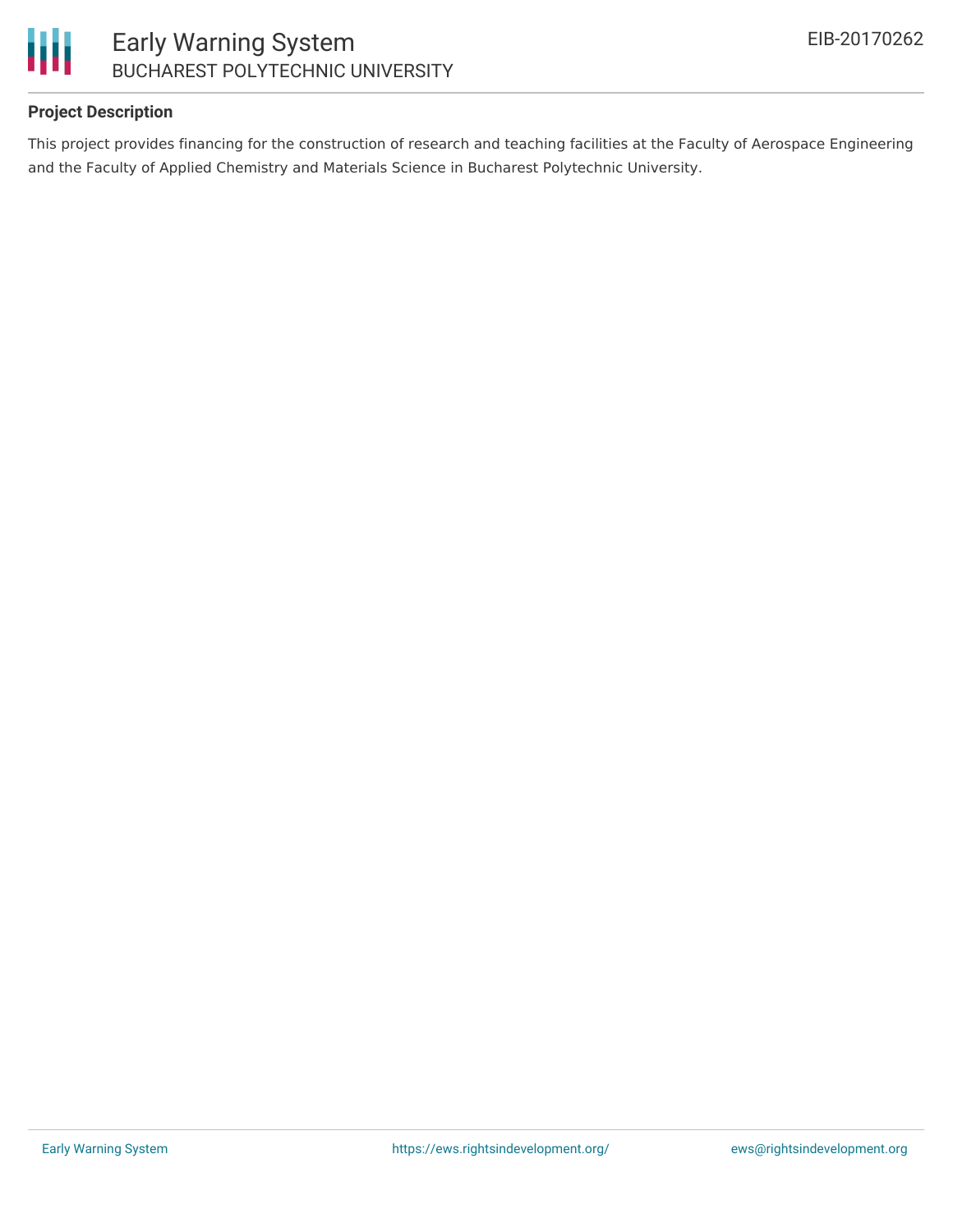

#### **Investment Description**

European Investment Bank (EIB)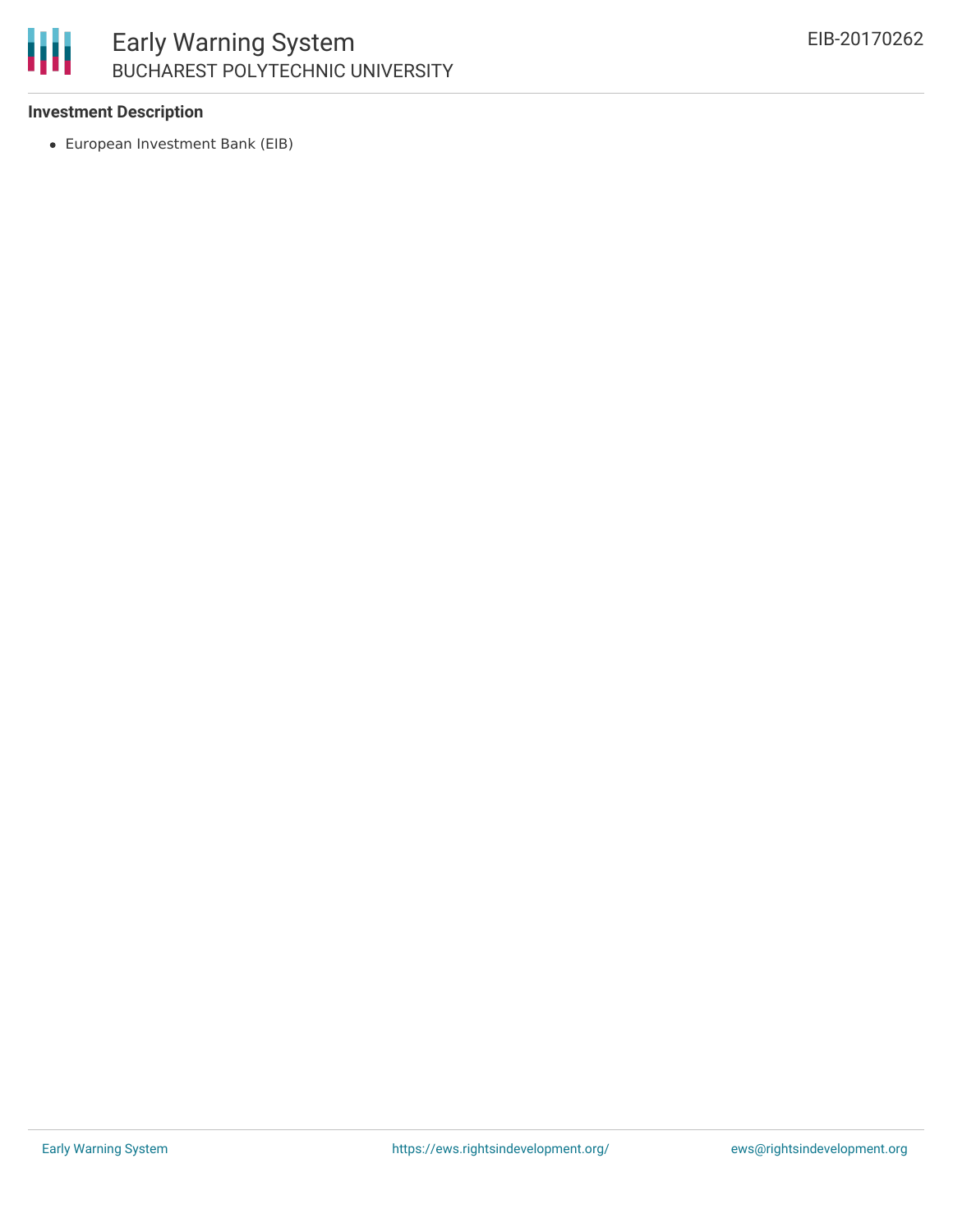

# Early Warning System BUCHAREST POLYTECHNIC UNIVERSITY

| <b>Private Actor 1</b> | <b>Private Actor</b><br>  Role | <b>Private Actor</b><br>1 Sector | <b>Relation</b> | <b>Private Actor 2</b>                  | <b>Private Actor</b><br>2 Role | <b>Private Actor</b><br>2 Sector |
|------------------------|--------------------------------|----------------------------------|-----------------|-----------------------------------------|--------------------------------|----------------------------------|
|                        | $\sim$                         | $\sim$                           | $\sim$          | Universitatea Politehnica din Bucuresti | Client                         | $\overline{\phantom{a}}$         |